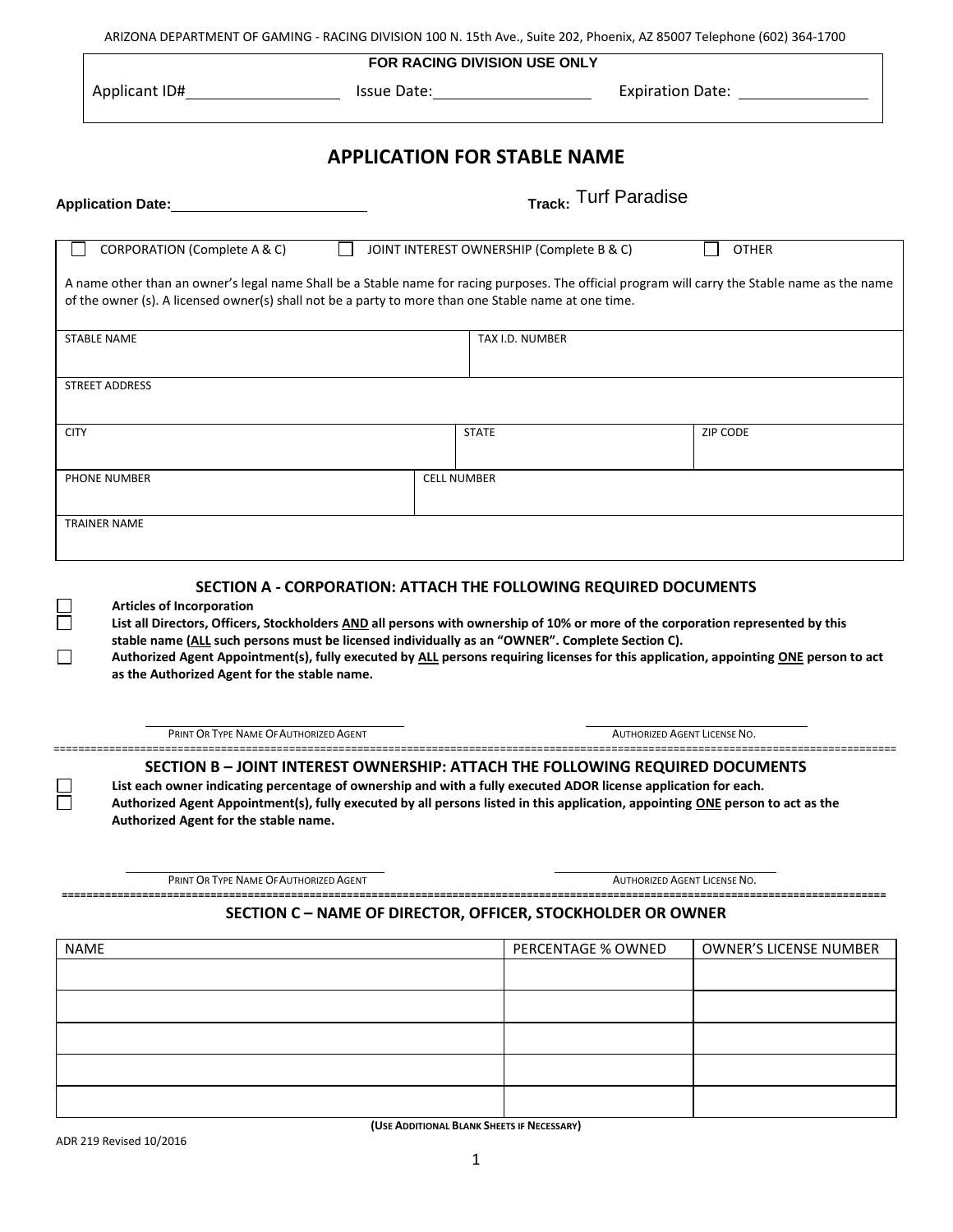## **A FALSE ANSWER OR INCOMPLETE ANSWER TO ANY QUESTION REQUIRED IN THIS APPLICATION CONSTITUTES GROUNDS FOR DENIAL, SUSPENSION, OR REVOCATION OF YOUR LICENSE**

The undersigned hereby makes application for a license to be issued in accordance with the terms and provisions of the rules of the Arizona Racing Commission. The undersigned certifies that all the foregoing statements are true and correct to the best of their knowledge. The undersigned having read the complete application understands that this license may be denied and that the applicant may be charged with a criminal offense for knowingly making any false statements or omissions on this application. The issuance of a license by the Department does not necessarily entitle the holders to any rights or privileges at the premises of any track licensed by the Department. Notification to the Department for change of address is the sole responsibility of the undersigned. Search of persons, vehicles, tack rooms, stable area rooms, stalls or enclosures may be made by representatives of the Department while on the grounds under the supervision of the Department. If payment of fees is made by check and that check is not on a valid account or drawn without sufficient funds, the license issued shall be null and void and an automatic fine of \$25.00 shall be imposed.

I CERTIFY THAT THE STATEMENTS AND ANSWERS I HAVE MADE IN THIS APPLICATION ARE TRUE AND CORRECT.

**X**

**Signature of License Applicant** 

Submit Credit Card, Cashier's Check or Money Order in the amount of *\$150.00*, payable to the Arizona Department of Gaming. *(Personal Checks will not be accepted.)*

**Payment Type: Credit Card/Debit Card** 

**Authorization Number\_\_\_\_\_\_\_\_\_\_\_\_\_\_\_\_\_\_\_\_\_\_\_\_\_\_\_\_**

**Receipt #**  $\blacksquare$ 

| <b>LICENSING</b> | <b>INVESTIGATOR</b>            | <b>BOARD OF STEWARDS</b>                              |
|------------------|--------------------------------|-------------------------------------------------------|
| PROCESSED        | REVIEWED<br><b>INTERVIEWED</b> | APPROVED<br>APPROVED WITH CONDITIONS<br><b>DENIED</b> |